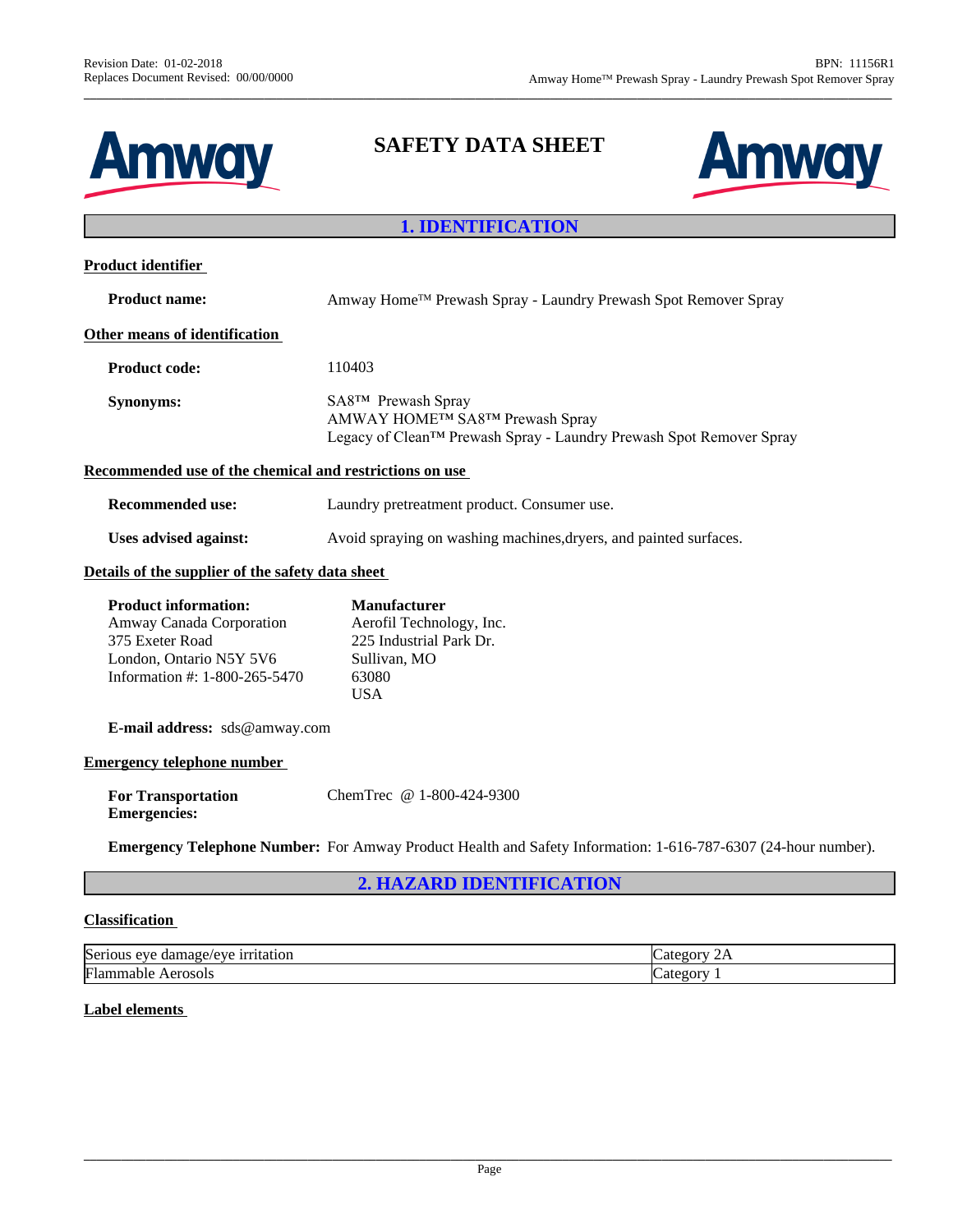

### **DANGER**

### **Hazard statements:**

Causes serious eye irritation Extremely flammable aerosol

### **Precautionary Statements - Prevention**

Wash face, hands and any exposed skin thoroughly after handling Keep away from heat, hot surfaces, sparks, open flames and other ignition sources. No smoking Pressurized container: Do not pierce or burn, even after use Do not spray on an open flame or other ignition source

Wear eye/face protection

#### **Precautionary Statements - Response**

**Eyes**

IF IN EYES: Rinse cautiously with water for several minutes. Remove contactlenses, if present and easy to do. Continue rinsing If eye irritation persists: Get medical advice/attention

## **Precautionary Statements - Storage**

Protect from sunlight. Do not expose to temperatures exceeding 50 °C/122 °F

#### **Precautionary Statements - Disposal**

Dispose of contents/container to an approved waste disposal plant

#### **Hazards not otherwise classified (HNOC)**

Not applicable

#### **Other Information**

• Toxic to aquatic life

# **3. COMPOSITION/INFORMATION ON INGREDIENTS**

| <b>Chemical Name</b>              | <b>Common Name</b> | <b>CAS No</b> | Weight-%  |
|-----------------------------------|--------------------|---------------|-----------|
| Benzene, C10-13-alkyl derivatives |                    | 67774-74-7    | $40 - 50$ |
| Alcohols, C10-16, ethoxylated     | Surfactant         | 68002-97-1    | $30-40$   |
| 2-methylpropane                   | Isobutane          | $75 - 28 - 5$ | 5-10      |
| Propane                           | Propane            | 74-98-6       | 5-10      |

Percentages are expressed as a ratio of the weight of the ingredient to the weight of the controlled product (lbs.)

### **4. FIRST AID MEASURES**

### **First aid measures**

| Eve contact:         | Remove contact lenses. Rinse with gentle stream of water for 15 minutes, holding eyelids<br>open. Get medical advice by calling a poison control center, doctor or hospital emergency<br>room. |
|----------------------|------------------------------------------------------------------------------------------------------------------------------------------------------------------------------------------------|
| <b>Skin contact:</b> | Rinse skin thoroughly with water.                                                                                                                                                              |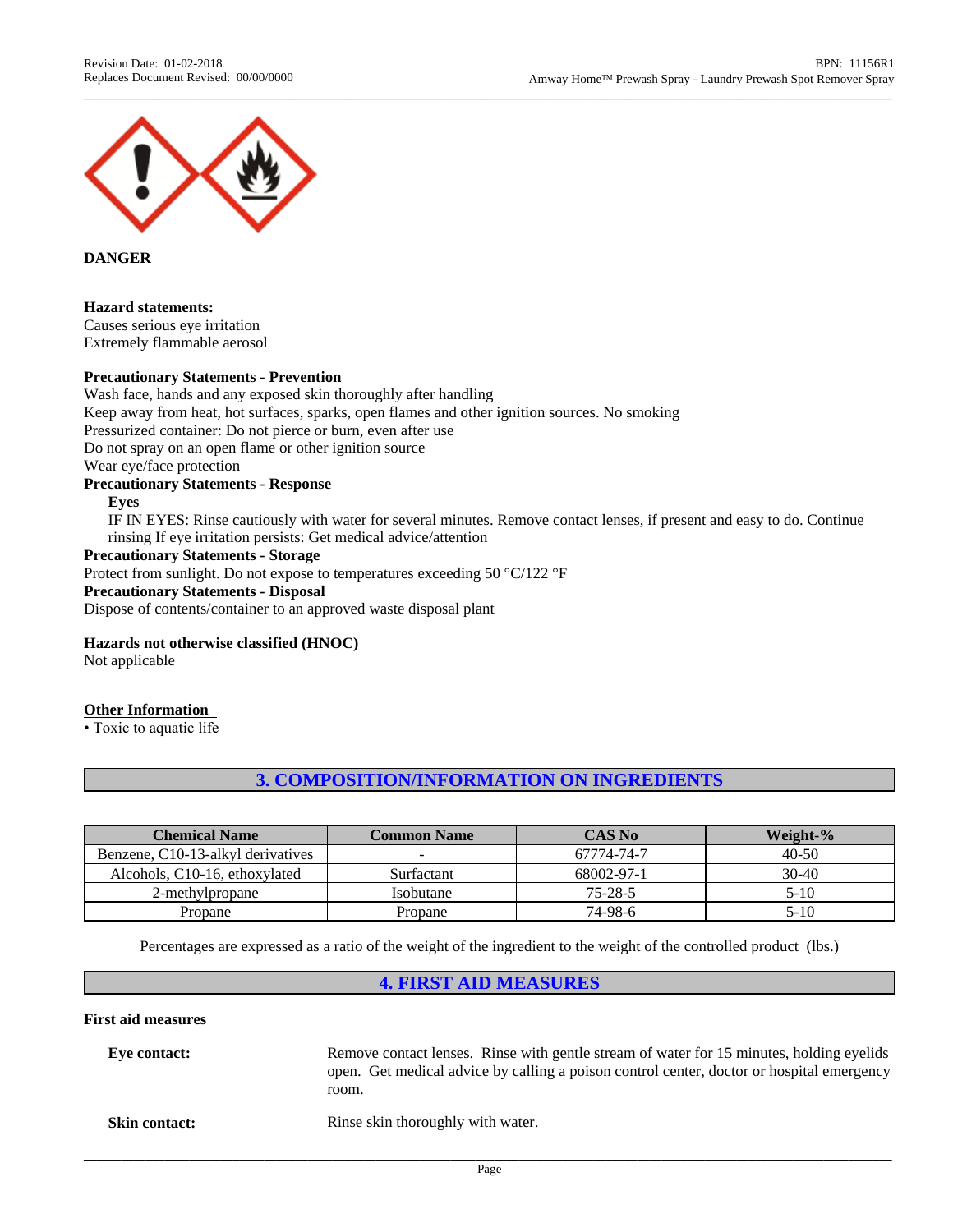| <b>Inhalation:</b>                                          | Move to fresh air. If irritation or breathing difficulty develops, GET MEDICAL ADVICE<br>by calling an anti-poison center, doctor or hospital emergency room.                                                                                                                                                                         |
|-------------------------------------------------------------|---------------------------------------------------------------------------------------------------------------------------------------------------------------------------------------------------------------------------------------------------------------------------------------------------------------------------------------|
| <b>Ingestion:</b>                                           | If victim is a child, give 120-240 millilities of water. For adults, give 240-360 millilities<br>of water. Do not induce vomiting when this product is swallowed. If vomiting occurs<br>spontaneously, keep victim in an upright position. GET MEDICAL ADVICE by calling<br>an anti-poison centre, doctor or hospital emergency room. |
| <b>Protection of first-aiders:</b>                          | Use personal protective equipment as required.                                                                                                                                                                                                                                                                                        |
| Most important symptoms and effects, both acute and delayed |                                                                                                                                                                                                                                                                                                                                       |
| <b>Symptoms:</b>                                            | No information available.                                                                                                                                                                                                                                                                                                             |
|                                                             | Indication of any immediate medical attention and special treatment needed                                                                                                                                                                                                                                                            |
| Notes to physician:                                         | Treat symptomatically.                                                                                                                                                                                                                                                                                                                |
|                                                             |                                                                                                                                                                                                                                                                                                                                       |

**5. FIREFIGHTING MEASURES**

### **Suitable extinguishing media**

### **Suitable extinguishing media:**

Use dry chemical, CO2, water spray or alcohol foam. Use extinguishing measures that are appropriate to local circumstances and the surrounding environment.

#### **Unsuitable extinguishing media:**

No information available.

#### **Specific hazards arising from the chemical**

Keep product and empty container away from heat and sources of ignition. Vapor pressure build-up due to fire heat may cause container rupture and rocketing.

### **Special protective equipment for fire-fighters**

Wear self-contained breathing apparatus and protective suit. Use personal protective equipment as required.

# **6. ACCIDENTAL RELEASE MEASURES**

#### **Personal precautions, protective equipment and emergency procedures**

#### **Personal precautions:**

Wear appropriate personal protection equipment (respirator, gloves, goggles, and/or faceshield, boots, protective clothing).

# **For emergency responders:**

Use personal protective equipment as required.

### **Environmental precautions**

Prevent further leakage or spillage. Contain spill to prevent environmental release.

#### **Methods and material for containment and cleaning up**

#### **Methods for containment:**

Prevent further leakage or spillage if safe to do so. Prevent product from entering drains.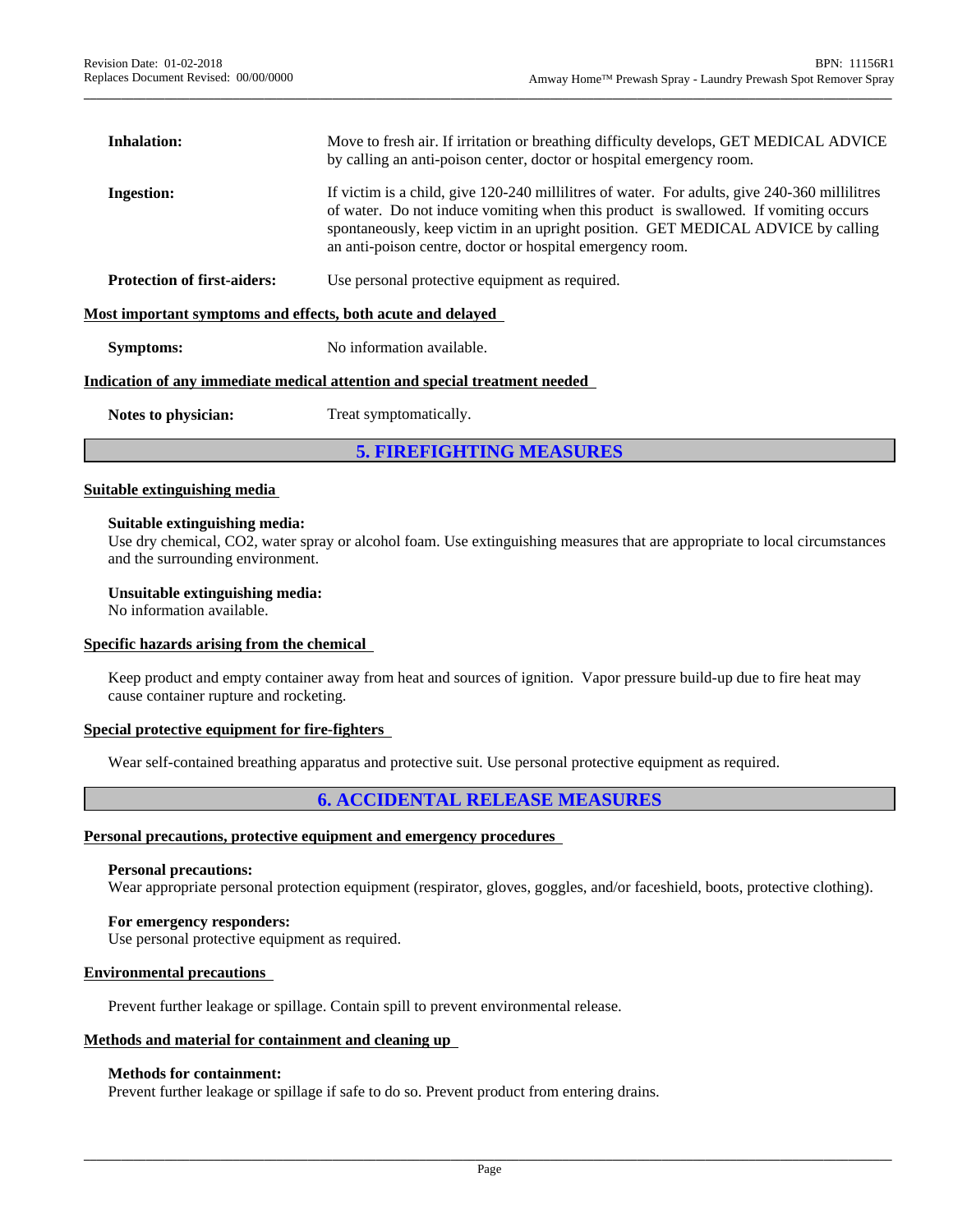### **Methods for cleaning up:**

Remove all sources of ignition. Dispose of in accordance with all national and local regulations.

### **7. HANDLING AND STORAGE**

#### **Precautions for safe handling**

#### **Advice on safe handling:**

Avoid contact with eyes. Contents under pressure. Keep away from heat, hot surfaces, sparks, open flames and other ignition sources. No smoking. Do not spray toward flame or heated object. Wash thoroughly after handling. Protect from sunlight. Do not expose to temperatures exceeding 50 °C/122 °F.

#### **General hygiene considerations:**

Handle in accordance with good industrial hygiene and safety practice.

#### **Conditions for safe storage,including any incompatibilities**

**Storage conditions:** Protect from sunlight Store in accordance with applicable requirements for aerosols. Keep out of the reach of children

#### **Materials to avoid**

Contact with highly reactive chemicals like strong acids, strong bases, oxidizers orreducing agents may cause a dangerous reaction.

### **8. EXPOSURE CONTROLS/PERSONAL PROTECTION**

#### **Control parameters**

#### **Exposure limits:**

| <b>Chemical Name</b> | Canada - Ontario - | Canada - Ontario - | Canada - Ontario -    | Canada - Ontario -   |
|----------------------|--------------------|--------------------|-----------------------|----------------------|
|                      | <b>TWA</b>         | STEL               | <b>Ceiling Values</b> | <b>Skin Notation</b> |
| 2-methylpropane      | $800$ ppm          | $1000$ ppm         |                       |                      |

#### **Derived No Effect Level (DNEL):**

No information available.

#### **Predicted No Effect Concentration (PNEC):**

No information available.

### **Appropriate engineering controls**

#### **Engineering measures:**

Mechanical ventilation is not normally necessary when this product is used according to label directions.

#### **Individual protection measures, such as personal protective equipment**

| <b>Eye/face protection:</b> | Follow label directions. No special technical protective measures are necessary. Avoid<br>contact with eyes. Where use conditions and/or extent and duration of exposure differ from<br>typical household consumer use, appropriate protective equipment may be necessary to<br>minimize exposures.                   |
|-----------------------------|-----------------------------------------------------------------------------------------------------------------------------------------------------------------------------------------------------------------------------------------------------------------------------------------------------------------------|
| <b>Hand protection:</b>     | Follow label directions. Skin protection is not normally necessary when this product is<br>used according to label directions. Where use conditions and/or extent and duration of<br>exposure differ from typical household consumer use, appropriate protective equipment<br>may be necessary to minimize exposures. |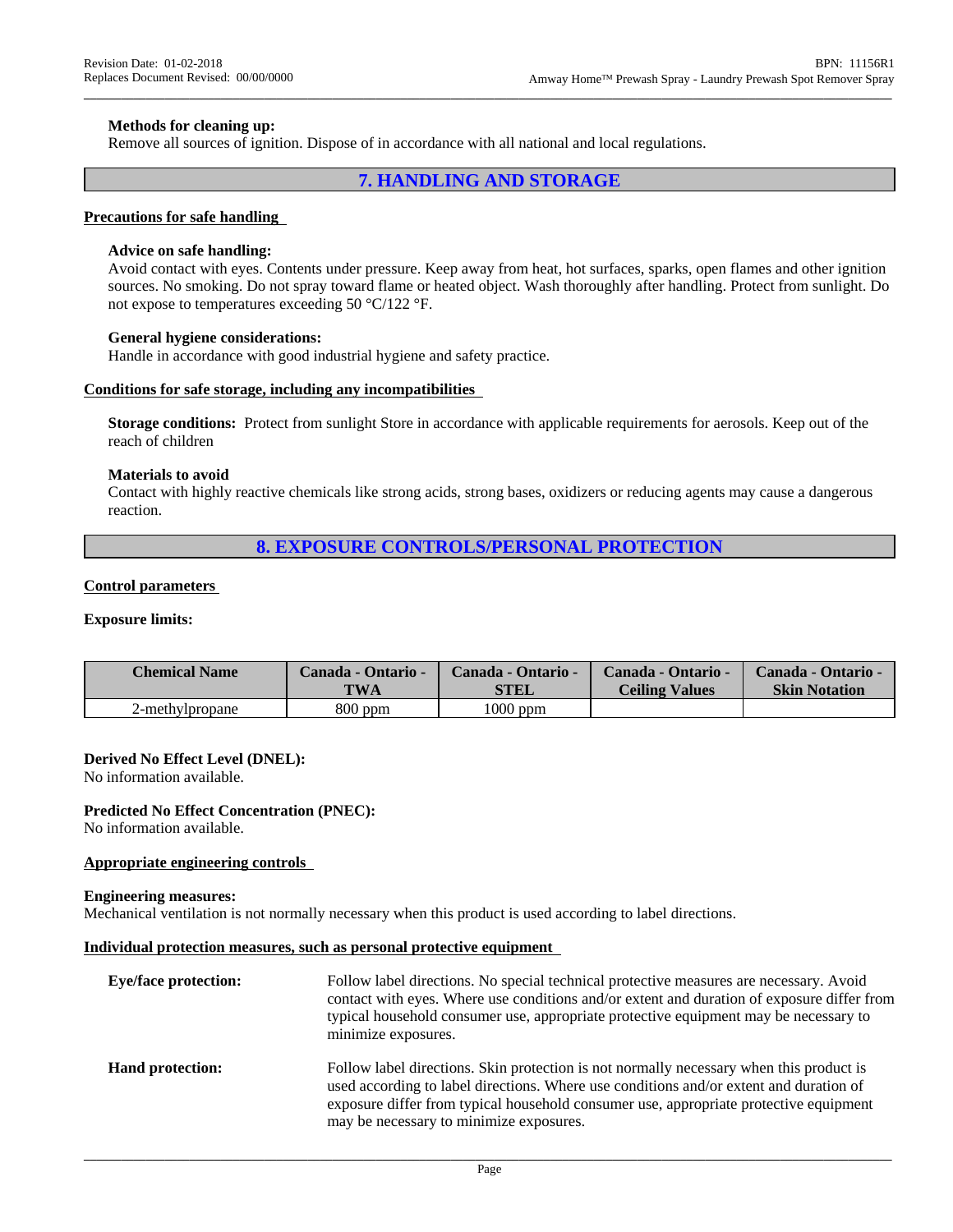| Skin and body protection:      | Follow label directions. Skin and body protection is not normally necessary when this<br>product is used according to product label directions. Where use conditions and/or extent<br>and duration of exposure differ from typical household consumer use, appropriate<br>protective equipment may be necessary to minimize exposures.         |
|--------------------------------|------------------------------------------------------------------------------------------------------------------------------------------------------------------------------------------------------------------------------------------------------------------------------------------------------------------------------------------------|
| <b>Respiratory protection:</b> | Follow label directions. Respiratory protective equipment is not normally necessary when<br>this product is used according to product label directions. Where use conditions and/or<br>extent and duration of exposure differ from typical household consumer use, appropriate<br>protective equipment may be necessary to minimize exposures. |

### **General industrial hygiene practice:**

This product is sold as a consumer product. Where use conditions and/or extent and duration of exposure differ from typical household consumer use, appropriate protective equipment may be necessary to minimize exposures. Handle in accordance with good industrial hygiene and safety practice.

# **9. PHYSICAL AND CHEMICAL PROPERTIES**

### **Information on basic physical and chemical properties**

| <b>Physical state:</b>               | Aerosol                  |                          |                           |
|--------------------------------------|--------------------------|--------------------------|---------------------------|
| Appearance:                          | Liquid                   | Odour:                   | Citrus, Slight Surfactant |
| Colour:                              | Colourless or white      | <b>Odour threshold:</b>  | No information available  |
| <b>Property</b>                      | <b>Values</b>            | <b>Remarks • Method</b>  |                           |
| pH:                                  |                          | No information available |                           |
| <b>Melting point/freezing point:</b> |                          | No information available |                           |
| <b>Boiling point/boiling range:</b>  |                          | No information available |                           |
| <b>Flash point:</b>                  |                          | No information available |                           |
| <b>Evaporation rate:</b>             |                          | No information available |                           |
| <b>Flammability (solid, gas):</b>    |                          | No information available |                           |
| <b>Flammability limit in air:</b>    |                          |                          |                           |
| <b>Upper flammability limit:</b>     |                          |                          |                           |
| <b>Lower flammability limit</b>      |                          |                          |                           |
| Vapour pressure:                     |                          | No information available |                           |
| Vapour density:                      |                          | No information available |                           |
| <b>Specific Gravity:</b>             | $0,906 - 0,924$          | Of concentrate           |                           |
| <b>Water solubility:</b>             | Soluble in water         |                          |                           |
| Solubility(ies):                     |                          | No information available |                           |
| <b>Partition coefficient</b>         |                          | No information available |                           |
| <b>Auto-ignition temperature:</b>    |                          | No information available |                           |
| <b>Decomposition temperature:</b>    |                          | No information available |                           |
| <b>Kinematic viscosity:</b>          |                          | No information available |                           |
| <b>Dynamic viscosity:</b>            |                          |                          |                           |
| <b>Explosive properties:</b>         | No information available |                          |                           |
| <b>Oxidising properties:</b>         | No information available |                          |                           |
| <b>Softening point:</b>              | No information available |                          |                           |
| Molecular weight:                    | No information available |                          |                           |
| VOC content (%):                     | No information available |                          |                           |
| <b>Density:</b>                      | No information available |                          |                           |
| <b>Bulk density:</b>                 | No information available |                          |                           |
|                                      |                          |                          |                           |

# **10. STABILITY AND REACTIVITY**

# **Reactivity**

No data available.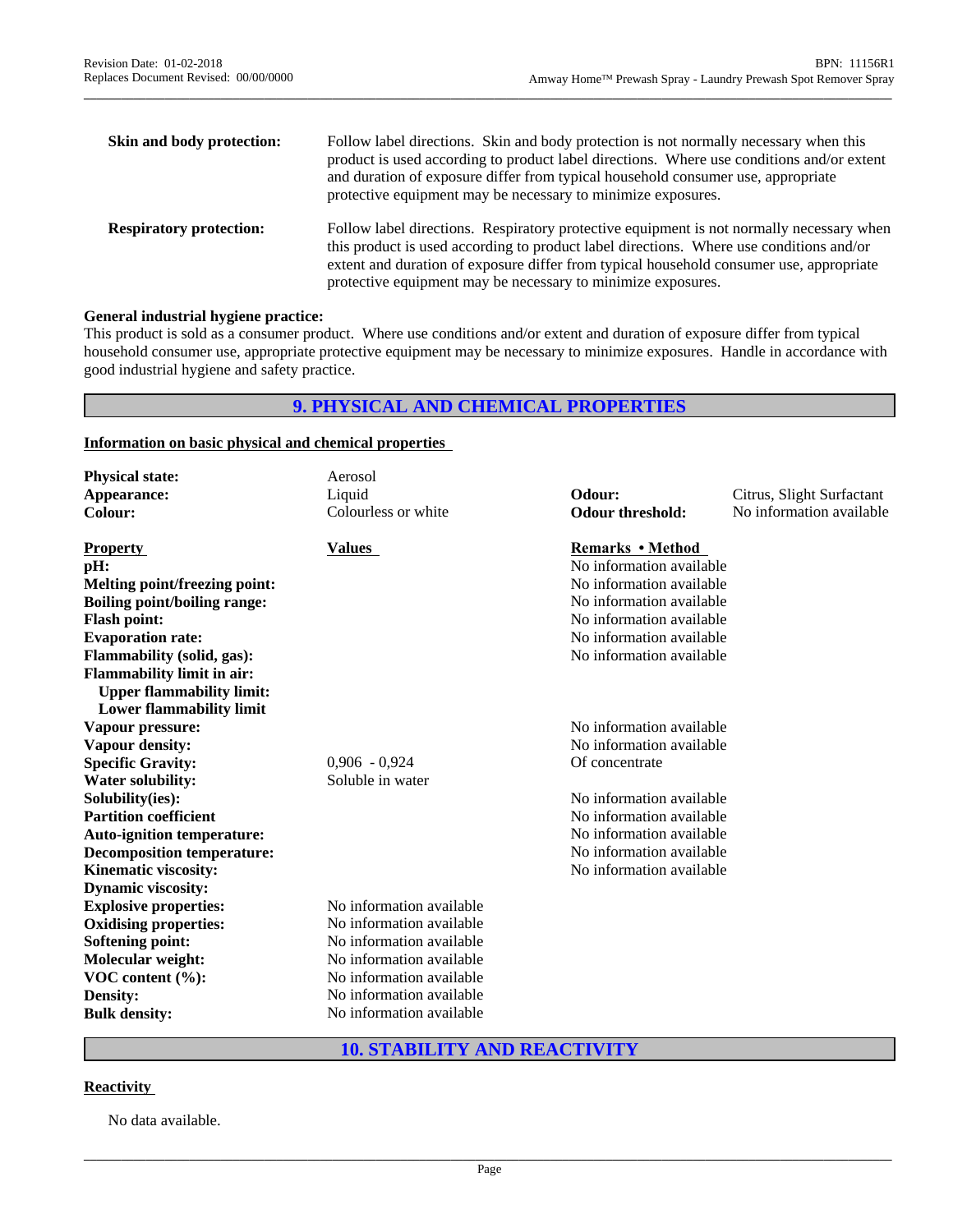### **Chemical stability**

### **Stability:**

Stable under normal conditions.

### **Sensitivity to mechanical impact:**

Do not puncture or incinerate cans.

#### **Sensitivity to static discharge:** None.

### **Possibility of hazardous reactions**

Contact with highly reactive chemicals like strong acids, strong bases, oxidizers orreducing agents may cause a dangerous reaction.

### **Conditions to avoid**

Heat, flames and sparks. Keep out of reach of children. Protect from direct sunlight. Keep at temperatures below 50  $^{\circ}$ C / 122°F.

### **Incompatible materials:**

Not determined.

### **Hazardous decomposition products**

Not determined.

# **11. TOXICOLOGICAL INFORMATION**

### **Information on likely routes of exposure**

| <b>Aggravated medical conditions:</b> | Exposure to this product may aggravate pre-existing skin, eye, and respiratory disorders.                                                                              |
|---------------------------------------|------------------------------------------------------------------------------------------------------------------------------------------------------------------------|
| Principle routes of exposure:         | Eye contact, skin contact, inhalation                                                                                                                                  |
| <b>Inhalation:</b>                    | Avoid breathing vapours or mists. Intentional misuse by deliberately concentrating and<br>inhaling contents may be harmful or fatal. See additional information below. |
| Eye contact:                          | Avoid contact with eyes. Irritating to eyes.                                                                                                                           |
| <b>Skin contact:</b>                  | Patch test on human volunteers did not demonstrate sensitisation properties.                                                                                           |
| <b>Ingestion:</b>                     | Ingestion of this product can cause irritation of the mouth and throat, upset stomach,                                                                                 |
|                                       | nausea, vomiting and diarrhea.                                                                                                                                         |

Further information: Inhalation overexposure to isobutane vapours can cause drowsiness, loss of consciousness, asphyxia and death. Inhalation overexposure to propane vapours can cause drowsiness, loss of consciousness, asphyxia and death.

### **Component Information**

| <b>Chemical Name</b>          | Oral LD50            | <b>Dermal LD50</b>       | <b>Inhalation LC50</b>         |
|-------------------------------|----------------------|--------------------------|--------------------------------|
| Benzene, C10-13-alkyl         | $>$ 5000 mg/kg (Rat) | $> 10200$ mg/kg (Rabbit) |                                |
| derivatives                   |                      |                          |                                |
| 67774-74-7                    |                      |                          |                                |
| Alcohols, C10-16, ethoxylated | 1900 mg/kg $(Rat)$   |                          |                                |
| 68002-97-1                    |                      |                          |                                |
| 2-methylpropane               | -                    |                          | $= 658 \text{ mg/L}$ (Rat) 4 h |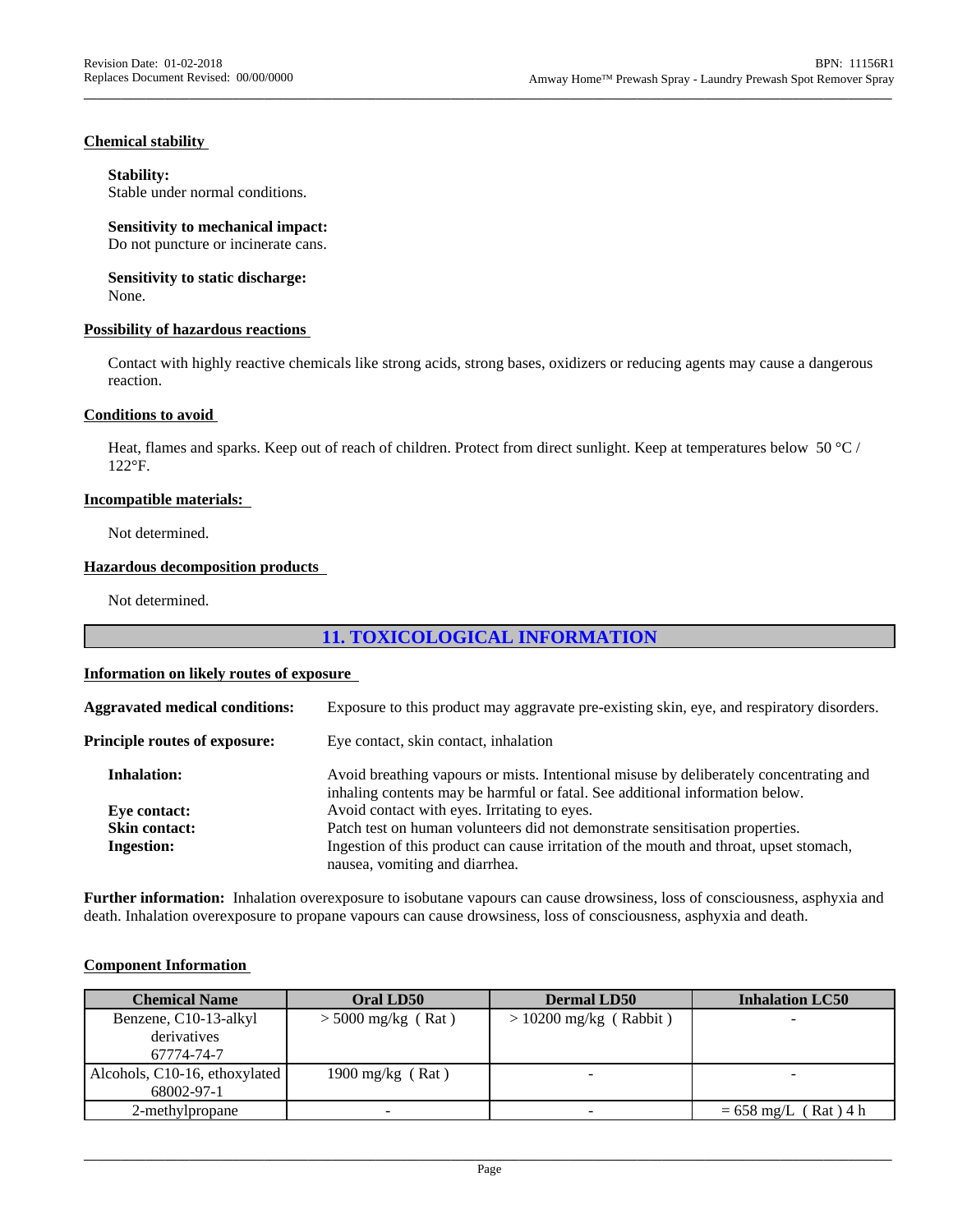| $75 - 28 - 5$        |  |                                            |
|----------------------|--|--------------------------------------------|
| Propane<br>$74-98-6$ |  | 800000 ppm<br>Rat<br>$15 \text{ min}$<br>. |

#### **Information on toxicological effects**

**Symptoms:** No information available.

### **Delayed and immediate effects as well as chronic effects from short and long-term exposure**

| <b>Skin corrosion/irritation</b>  | Prolonged contact may cause redness and irritation.                          |
|-----------------------------------|------------------------------------------------------------------------------|
| Serious eye damage/eye irritation | Irritating to eyes.                                                          |
| <b>Sensitisation:</b>             | Patch test on human volunteers did not demonstrate sensitisation properties. |
| Germ cell mutagenicity:           | None known.                                                                  |
| Carcinogenicity:                  | None known                                                                   |
| <b>Reproductive toxicity:</b>     | This product does not contain any known or suspected reproductive hazards.   |
| <b>STOT</b> - single exposure:    | None under normal use conditions.                                            |
| <b>STOT</b> - repeated exposure:  | None under normal use conditions.                                            |
| <b>Aspiration hazard:</b>         | No hazard from product as supplied.                                          |

# **12. ECOLOGICAL INFORMATION**

# **Ecotoxicity**

Product information: EC50>1 mg/L (fish, daphnia, algae). Data obtained on this product or a similar product

| <b>Chemical Name</b>          | Algae/aquatic plants | Fish                     | Crustacea                    |
|-------------------------------|----------------------|--------------------------|------------------------------|
| Benzene, C10-13-alkyl         |                      | $\overline{\phantom{a}}$ | 0.009 - 0.08: 48 h Daphnia   |
| derivatives                   |                      |                          | magna mg/L EC50              |
| 67774-74-7                    |                      |                          |                              |
| Alcohols, C10-16, ethoxylated |                      |                          | $0.6:48h$ Daphnia magna mg/L |
| 68002-97-1                    |                      |                          | EC50                         |

### **Persistence and degradability**

No information available.

### **Bioaccumulation**

| <b>Chemical Name</b>             | <b>Partition coefficient</b> |
|----------------------------------|------------------------------|
| 2-methylpropane<br>$75 - 28 - 5$ | 2.88                         |
| Propane<br>74-98-6               | 2.3                          |

### **Mobility in soil**

No information available.

### **Other adverse effects**

No information available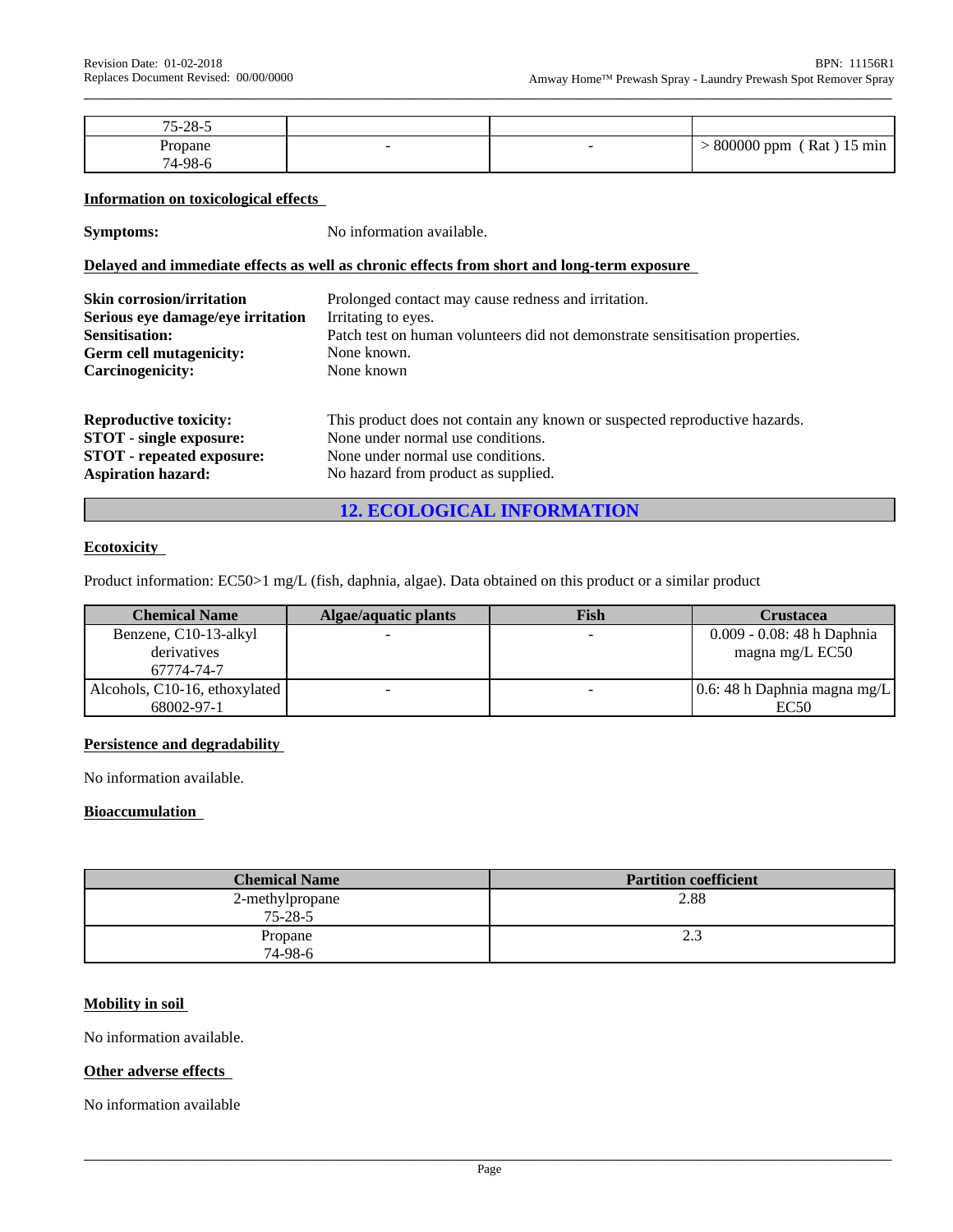# **13. DISPOSAL CONSIDERATIONS**

### **Waste treatment methods**

| <b>Disposal of wastes</b>      | Disposal should be in accordance with applicable regional, national and local laws and<br>regulations.                                                                                |
|--------------------------------|---------------------------------------------------------------------------------------------------------------------------------------------------------------------------------------|
| <b>Contaminated packaging:</b> | Do not puncture or burn, even after use. Only empty packaging can be recycled. Disposal<br>should be in accordance with applicable regional, national and local laws and regulations. |

# **14. TRANSPORT INFORMATION**

The listed transportation classification doesnot address regulatory variations due to changes in package size, mode of shipment or other regulatory descriptions.

### **DOT:**

UN/ID No.: UN1950 Proper shipping name: Aerosols Hazard cass: 2.1 Packing group: Not applicable

### **IMDG/ADR:**

UN/ID No.: UN1950 Proper shipping name: Aerosols Hazard cass: 2.1 Packing group: Not applicable Marine pollutant: Not applicable

# **ICAO/IATA:**

UN/ID No.: UN1950 Proper shipping name: Aerosols Hazard cass: 2.1 Packing group: Not applicable Marine pollutant: Not applicable

The information contained in this document is subject to change or update due to changing government regulations. The user of this document assumes responsibility for complying with all applicable national and international laws and regulations regarding the shipment of Dangerous Goods

# **15. REGULATORY INFORMATION**

This product has been classified in accordance with the hazard criteria of the Hazardous Products Regulations (HPR). This SDS contains all of the information required by the HPR.

# **16. OTHER INFORMATION**

**Key or legend toabbreviations and acronyms used in the safety data sheet**